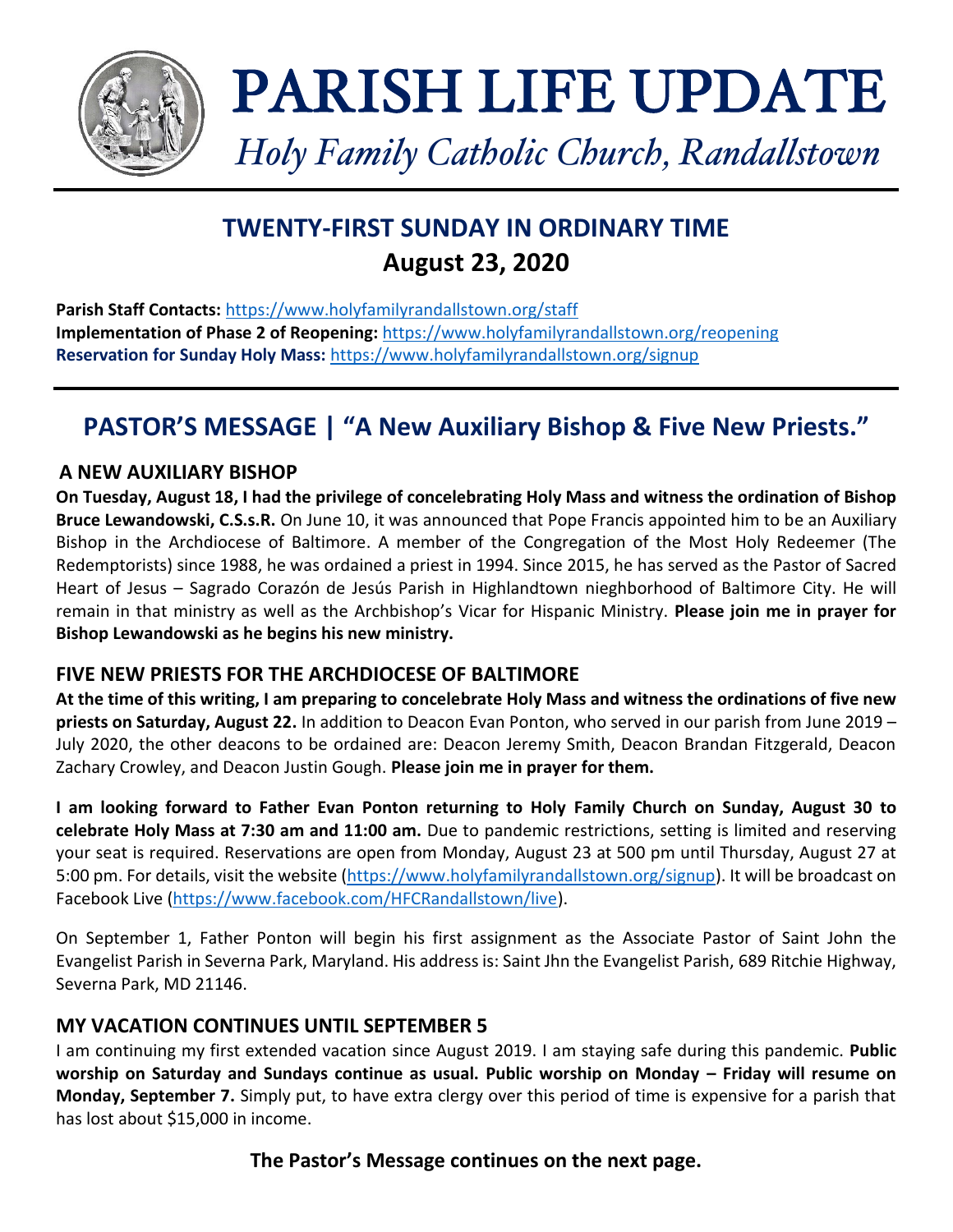## **PASTOR'S MESSAGE (continued)**

#### **DENNIS KAST RETIRES ON SEPTEMBER 15**

**After eighteen years as our Business and Facilities Manager, Dennis Kast will retire on September 15. He has also been a Holy Family parishioner since 1978.** Dennis has worn many hats in this position. He was also the maintenance worker among other things. He has provided invaluable support to me. Any success that I have had in serving as your Pastor is due to many factors, including: the grace of God, your support, and the hard work of our staff and volunteers. **I invite you to send a note of gratitude to Dennis.** Please mail it to: Dennis Kast, Holy Family Parish, 9531 Liberty Road, Randallstown, MD 21133. Thank you in advance.

#### **PERSEVERE IN PRAYER**

Please join me in prayer for an end to this pandemic. May our efforts to slow its spread succeed. May those who are not cooperating with these efforts have a change of heart. May those who are providing safety, medical care, and other necessary services be protected as they serve others with integrity.

May the peace of our Lord Jesus Christ be with you!

Father Raymond Harris

## **ACCOMODATIONS FOR THOSE WHO WANT TO RECEIVE HOLY COMMUNION DIRECTLY ON THE TONGUE**

Since Sunday, July 19, those who want to receive the Eucharist directly on the tongue—even though it places a greater risk on the Communion Minister—may do so at Sunday Holy Mass at 7:30 am.

Since Sunday, July 19, no one has approached to receive initially on the tongue except for one weekend in which one person did so.

- 1. **Why 7:30 am?** Our experience is that more seats are available at this time.
- 2. **Why is it a greater risk?** COVID-19 can be transmitted by breathing, talking, singing, saliva, etc. Those who are receiving initially in the hand have used hand sanitizer moments before approaching the Communion Station. There is no comparable precaution for those who receive on the tongue.
- 3. **What is the procedure?** For health reasons, Father Harris is not able to administer Communion directly on the tongue. A Communion Minister? knowing the stated risks, has volunteered to do it.

It will happen immediately after Holy Mass. Please follow Father Harris' instructions. At the Communion Station, the minister and the communicant must remain on opposite sides of the table. Out the charity for the minister who is putting himself at greater risk, the communicant should stand close to the table without touching it to make it easier for the minister.

4. After each administration, the minister must dip the fingers that he used into the ablution cup on the table. Then he must use hand sanitizer. When his hand is dry, the next communicant approaches. Because the cleaning crew is sanitizing the pews, communicants may not return to the pew,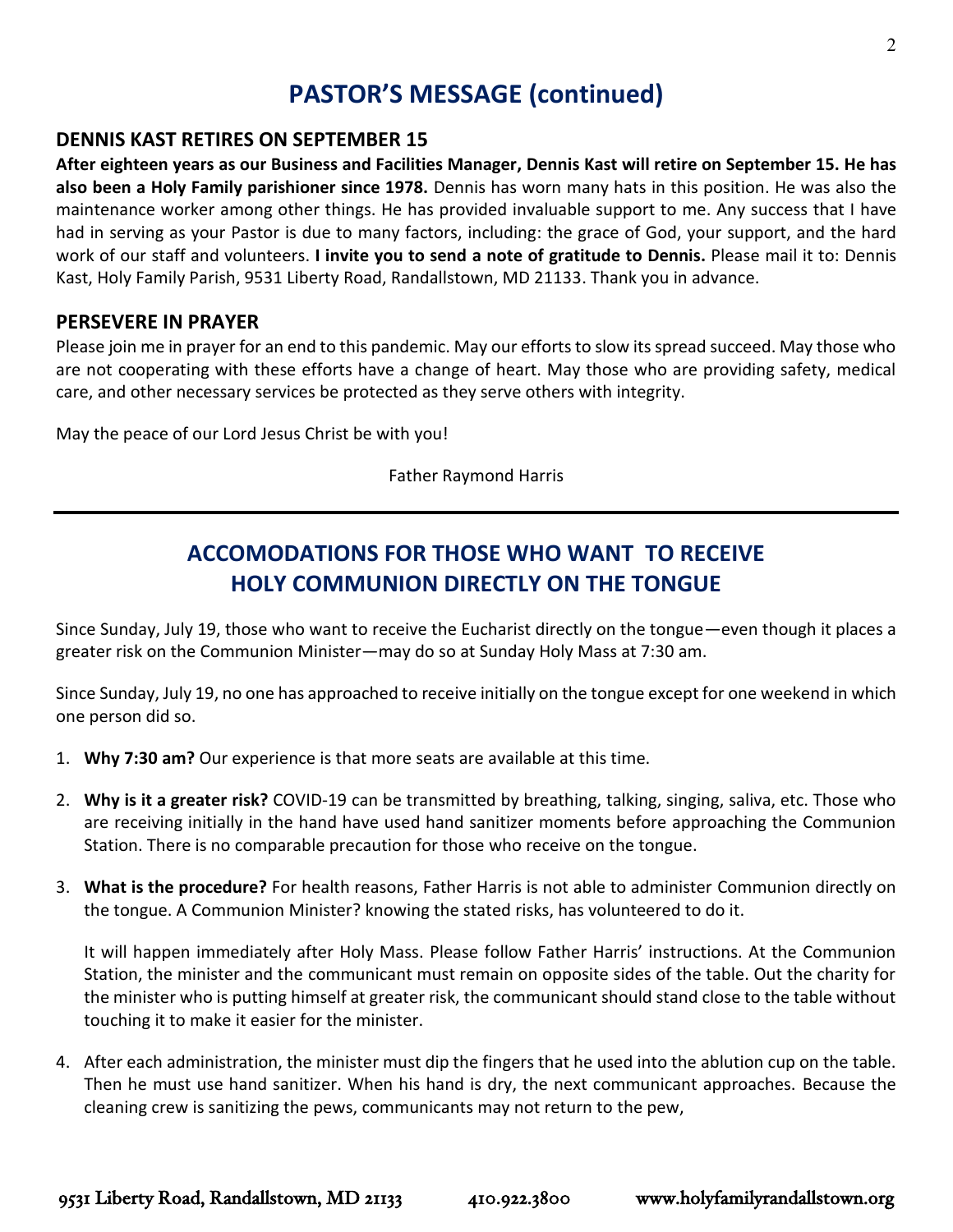## **HOLY MASS SCHEDULE BEGINNING ON AUGUST 1**

#### **THE LORD'S DAY**

Saturday at 4:00 pm Sunday at 7:30 am & 11:00 am

*Reservations are required due to limited seating.*

#### **WEEKDAYS (resumes September 7)**

Monday – Friday at 8:30 am

*Reservations are not needed. Maximum of 50 can attend*

*Rosary is prayed at 8:00 am*

I will revisit the issue of adding a third Sunday Holy Mass in September.

## **IMPLEMENTATION OF PHASE 2 OF REOPENING**

**<https://www.holyfamilyrandallstown.org/reopening>**

## **CHURCH OPEN FOR PRIVATE PRAYER**

**Tuesday** (resumes September 8) **Thursday** (resumes September 10) **Saturday (**2:30 – 4:00 pm)

## **SACRAMENT OF RECONCILIATION & PENANCE (CONFESSIONS)**

**Saturday** (2:45 pm – 3:45 pm) – **\*\*\*** Note new time **\*\*\***

*You must follow the protocols, including wearing a mask in the church building at all times.*

## **PUBLIC WEEKDAY HOLY MASS AT 8:30 AM (Monday – Friday) Resumes on Monday, September 7th**

While Father Harris takes his vacation, public Weekday Holy Mass will not be celebrated until Monday, September 7. However, Father Harris is offering Holy Family for the Holy Mass intentions published in this update.

## **NOTIFYING THE PARISH ABOUT CORONAVIRUS TESTING**

If you have visited our parish campus, and later learn that you may have been exposed to someone with the COVID-19 virus, please contact the Parish Office as soon as possible so that we can pray for you. We ask that you keep the Parish Office informed throughout your self-quarantine. Confidentiality will be respected by the Parish Staff.

The same protocol applies if you have tested positive for the COVID-19 virus. Please contact the Parish Office as soon as possible so that we can pray for you. Confidentiality will be respected by the Parish Staff. However, for the safety of all, we would have to notify the Archdiocese of Baltimore and follow directives to notify the Parish community.

#### **Please consider this as a moral obligation to love your neighbor.**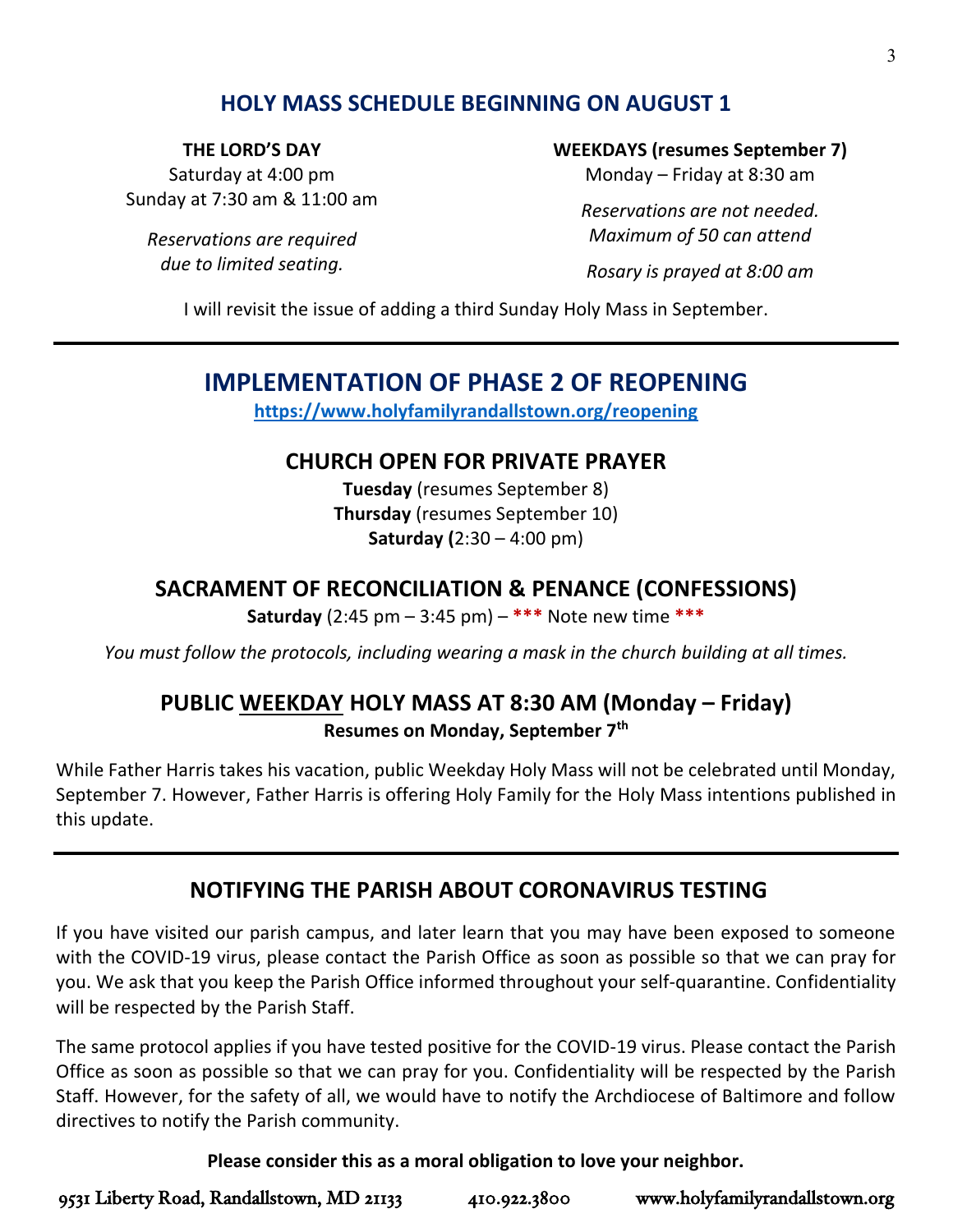## **REFLECTION ON THE SUNDAY GOSPEL READING**

**Read Matthew 16:13-20. "***Jesus went into the region of Caesarea Philippi and he asked his disciples, 'Who do people say that the Son of Man is?' They replied, 'Some say John the Baptist, others Elijah, still others Jeremiah or one of the prophets.' He said to them, 'But who do you say that I am? '"* This dialogue was a major turning point for the first Christians. There are many opinions about the Lord Jesus Christ in the world. Christians need to understand the identity of the Lord Jesus Christ according to what He reveals about Himself and how He chooses to do it. If we understand the truth about Jesus, then we will understand the truth about our identity in relationship Him, which includes being members of His Church.

*Catechism of the Catholic Church* **#552:** "Simon Peter holds the first place in the college of the Twelve; Jesus entrusted a unique mission to him. Through a revelation from the Father, Peter had confessed: 'You are the Christ, the Son of the living God.' Our Lord then declared to him: 'You are Peter, and on this rock I will build my Church, and the gates of Hades will not prevail against it.' Christ, the 'living Stone', thus assures his Church, built on Peter, of victory over the powers of death. Because of the faith he confessed Peter will remain the unshakable rock of the Church. His mission will be to keep this faith from every lapse and to strengthen his brothers [and sisters] in it."

## **SUNDAY READINGS**

**August 23: Twenty-first Sunday in Ordinary Time** Isaiah 22:19-23 + Psalm 138:1-3, 6, 8 Romans 11:33-36 + Matthew 16:13-20

**August 30: Twenty-second Sunday in Ordinary Time** Jeremiah 20:7-9 + Psalm 63:2-6, 8-9 Romans 12:1-2 + Matthew 16:21-27

## **POPE FRANCIS' PRAYER INTENTION FOR AUGUST**

**The Maritime World:**

We pray for all those who work and live from the sea, among them sailors, fishermen and their families.

## **PRAY FOR THE DEPARTED**

May the souls of **Monsignor Paul Byrnes** and **all the faithful departed**, through the mercy of God, rest in peace.

## **PRAY FOR THOSE WHO ARE SICK**

Rocco Aliberti, K. Dale Anderson, Jerry Anderson, Mary Anna Baffoe-Bonnie, Rose Balk, E. Alan Ball, Albert Blanchard, Mary Blanton, Sue Bray, Annette Brown, Josephine Burns, Beth Cassidy, Jeanette Cherigos, Chinyere Chikeka, JoAnn Coules, Liam Craane, Helen Dorman, Veronica Dougherty, Cassie Downey, Dorothy Eichelman, Neva Farrah, Barbara Failla, Guy Gable, John Gast, Dot & Joe Gertz, Cullis Glenn, Gary Gordon, Lisa Grey, Jeanie Hakanson, Sherell Hinton, Margaret Irwin, Rosemarie Jean-Louis, Mildred Jones, Cheryl Kauffman, Cassidy Keefe, Greyson Knight, Mary Liberto, Jeffrey Lohinski, Jane Matos, Jack McGinnis, Nancy McQuay, Bob Moan, Peggy Moan, Randy Norden, Margaret Ntatin, Leobarda Olivares, Louis Onwuanaibe, Cathy Owens, Darcia Parker, Joseph Perozziello, Don Rojas, Lincoln Ross, Vince Rosso, Paul & Elizabeth Ruch, Brenda Sadowski, Rosa Santos, Anthony Serio, Shannon Sharpe, Thelma Smith, Joanne Spriggs, Dottie Swol, Dorothy Lynne Sutch, Greg Thompson, Kimberly Thompson, and Catherine Walsh.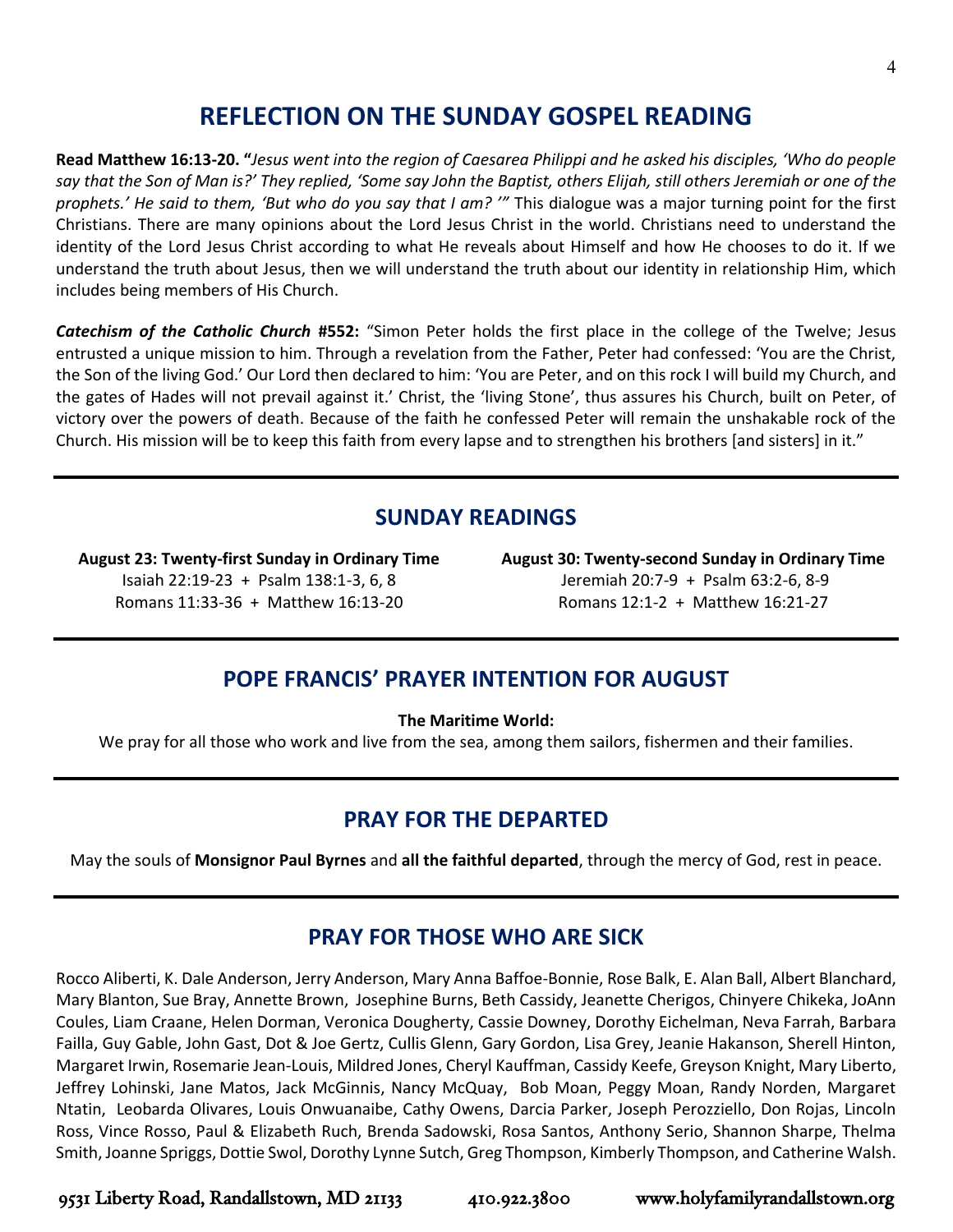## **HOLY MASS INTENTIONS: August 22 – 28**

#### **\* From Monday – Friday, Father Harris will offer these intentions in private.**

**Saturday, August 22 at 4:00 pm** People of Holy Family Parish

**Sunday, August 23 at 7:30 am** Emma Dillow †

**Sunday, August 23 at 11:00 am** Al Ondis †

> **Monday, August 24\*** Derrick Fonjun Pizaga

**Tuesday. August 25\*** Frema Solomon

**Wednesday, August 26\*** Elizabeth Olatinwo & Judy Olatinwo

> **Thursday, August 27\*** Mauro Sabia †

**Friday, August 28\*** Chancelor Claypool

#### **† means a member of the faithful departed**

**Options to submit your request s for Mass Intentions** (suggested donation is \$10).

- **by visiting the Parish Office** (open Monday Friday from 9 AM 5 PM)
- **by phone:** Monday Friday from Noon 4 PM (410-922-3800, ext. 4)
- **email:** [kerry.topel@archbalt.org](mailto:kerry.topel@archbalt.org)
- **mail:** 9531 Liberty Road, Randallstown, MD 21133

## **SUNDAY OFFERTORY**

This does not include what was given for "second collections". Before the suspension of Holy Mass with the presence of the faithful, we averaged between \$5,000 - \$7,000 on a Sunday. Please do what you can to help your parish to maintain our mission. Options on how to give can be found below.

| Date                          | July $27 - Aug 2$ | August 3 - 9 | August $10 - 16$ |
|-------------------------------|-------------------|--------------|------------------|
| Via mail or hand-delivered    | \$6,481           | \$4,524      | \$2,596          |
| Via electronic funds transfer | \$790             | \$1,425      | \$1,560          |
| In church (envelopes)         | \$2,468           | \$1,527      | \$1,550          |
| In church (non-envelopes)     | \$193             | \$139        | \$198            |
| Total                         | \$9,932           | \$7,615      | \$5,904          |

## *Thank you for your generosity!*

**Mail:** Send your offertory envelope or check to: Holy Family Church, 9531 Liberty Road, Randallstown, MD 21133

**Via your bank:** Please send your check to "Holy Family Church, 9531 Liberty Road, Randallstown, MD 21133"

**Electronically:** Learn how to use Give Central at www.holyfamilyrandallstown.org/give

**Text to Give:** Our newest option via GiveCentral.

Text OFFER <space> amount to 14108839358

For example, to offer \$0, you would text OFFER 50 to 14108839358 (no \$ is needed)

5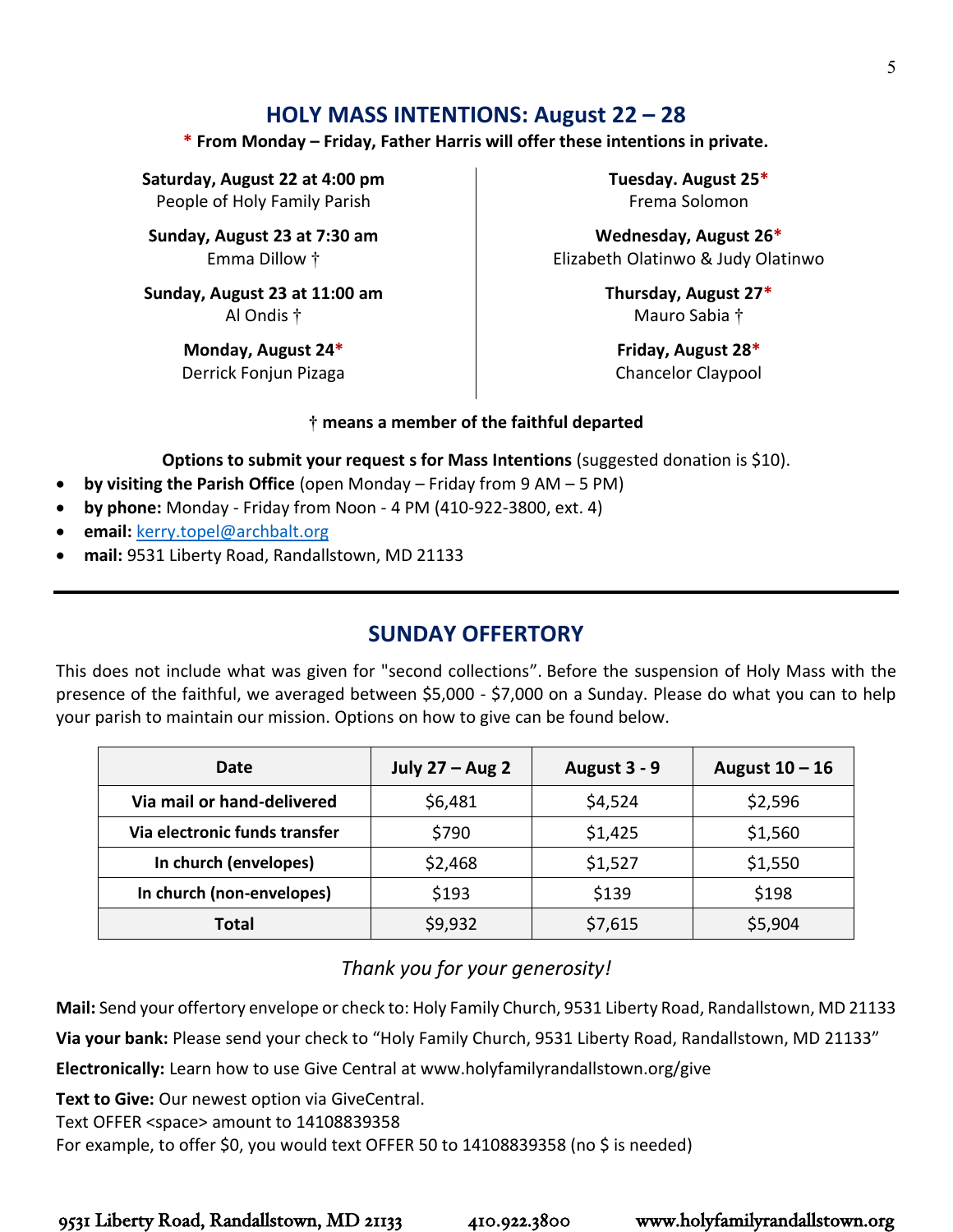## **INSTRUCTIONS FOR PUBLIC WORSHIP**

#### **RESERVING YOUR SEAT FOR THE LORD'S DAY HOLY MASS IS A MUST Saturday at 4:00 pm; Sunday 7:30 am & 11:00 am**

**Per Archdiocesan directive, only 30% of the church can be occupied per Holy Mass.** With social distancing, & including the ministers of the liturgy (which I have limited), **there are about 52 seats available per Holy Mass**.

You must reserve your seat. Reservations for August 30 are open from Monday, August 24 at 9:00 am until **Thursday, August 27 at 5:00 pm.** There are two ways to sign-up.

- 1. **Sign-up in person by coming to the Parish Office** between 9:00 am 5:00 pm. You will receive proof of reservation to present to an usher.
- 2. **Sign-up via our website (www.holyfamilyrandallstown.org/signup).** Follow the instructions, sign-up, and print the email confirmation as your proof of reservation to present to an usher. While the link will be on the website on Sunday, June 14, you will not be able to sign-up until the reservation system is open.

## **INSTRUCTIONS WHEN COMING TO SUNDAY & WEEKDAY HOLY MASS**

- 1. **THE SUNDAY OBLIGATION CONTINUES TO BE SUSPENDED.** Do not allow your conscience to be burdened. If you are concerned about your health or you are not ready to join any public gatherings yet, please be comfortable about not attending. Sunday Holy Mass at 11:00 am will be livestreamed on Facebook Live. You do not need a Facebook account to access it [\(www.facebook.com/HFCRandallstown/live\)](http://www.facebook.com/HFCRandallstown/live).
- 2. **CHECK YOUR HEALTH CONDITION.** You must take your temperature at home before you leave. If you have a fever, or are sick, or suspect that you may have been (or was exposed to) a contagious illness, please stay home and take care of yourself. If you are awaiting test results for COVID-19 or any contagious illness, you may not come to the parish campus, whether you have symptoms or not.
- 3. **MASKS MUST BE WORN BEFORE ENTERING THE CHURCH.** All persons aged 2 and older must always wear a mask. This is the requirement of the Archdiocese of Baltimore and the State of Maryland.
- 4. **CHILDREN MUST OBSERVE SOCIAL DISTANCE NORMS TOO.** If you bring children, they must be able to stay in one place. Otherwise, for the sake of their health and the health of others, they should not come to Holy Mass. For social distance reasons, the multipurpose room is not available.
- 5. **GREETING OTHERS:** While we will be happy to see others, greet them with words and a wave. Please do not congregate, hug, kiss, shake hands, etc.
- 6. **SEATING PROTOCOL (Sunday Holy Mass):** You must provide proof of reservation. The ushers will seat you whether as an individual or as a household—in designated seating from the front to the back.
- 7. **THE OFFERTORY COLLECTION WILL BE RECEIVED AFTER HOLY MASS.** Any offerings are placed in the designated receptacle as you are leaving the church.
- 8. **COMMUNION PROCESSION:** Follow the priest's instruction. No one may remain in the pew. Please maintain the social distancing of 6-feet from another person. Those who are not receiving Holy Communion will receive a blessing. For the safety of all, Holy Communion will be distributed initially in the hand only.
- 9. **DISMISSAL PROTOCOL:** You must follow the direction of the ushers, who will dismiss members of the congregation a pew at a time to ensure social distancing.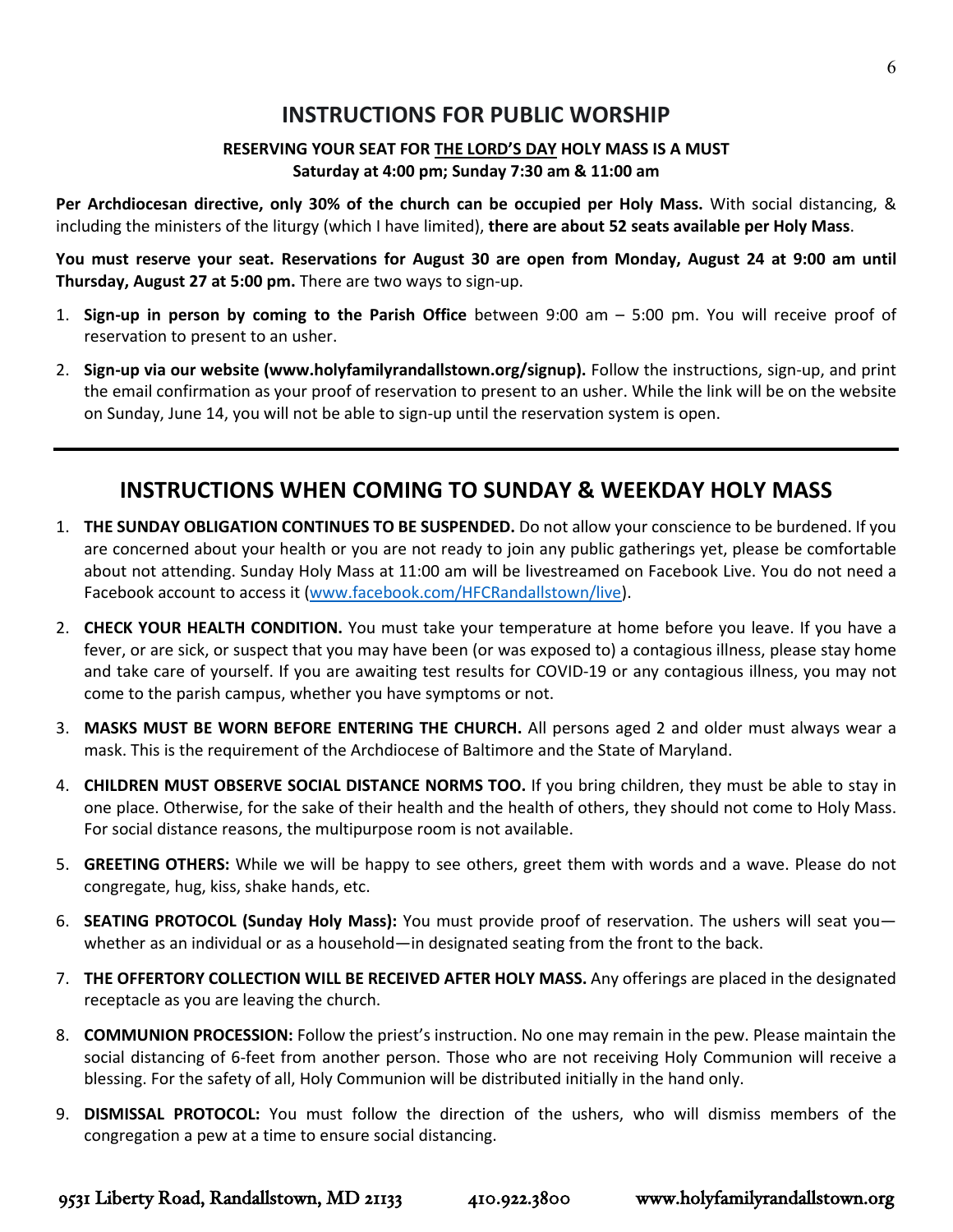## **NEWS – GENERAL INFORMATION**

#### **HOLY FAMILY PARISH INVITES YOU TO JOIN US**

All are welcome to join us as we strive to follow Christ within the fellowship of His Church. God's grace makes it possible for all to accept the entire Gospel, with its comforts and challenges (cf. *Mark* 1:15). **Registration forms can be found at our website** [\(https://www.holyfamilyrandallstown.org/registration\)](https://www.holyfamilyrandallstown.org/registration). Completed forms can be sent to the Parish Office (Holy Family Parish, 9531 Liberty Road, Randallstown, MD 21133).

**If you have any questions about the Catholic faith, or want to explore becoming a Catholic, please contact:**

**Father Raymond Harris,** *Pastor* (410.922.3800, ext. 6 o[r rharris@archbalt.org\)](mailto:rharris@archbalt.org)

**Mrs. JoAnn Harvan-Chin,** *Director of Faith Formation* (410.922.3800. ext. 5 or [joann.harvan@archblt.org\)](mailto:joann.harvan@archblt.org)

#### **PARISH OFFICE IS OPEN TO THE PUBLIC**

**The Parish Office is open the the public from Monday to Friday (9 AM - 5 PM).** You must wear a mask to enter the Parish Office, per the State of Maryland and the Archdiocese of Baltimore. So **that** the Parish Secretary may serve others who also need assistance, please be considerate of the time.

#### **BOOK OF INTENTIONS**

You now have an opportunity to submit a prayer request for the Book of Intentions in the narthex. Please keep your prayer request concise and send it to **[bookofintentions@gmail.com](mailto:bookofintentions@gmail.com)**. Remember, this is not the place to request Mass intentions or to send a message to Father Harris or another staff member.

#### **LIVE-STREAM OF HOLY MASS & DEVOTIONS**

For those who are unable to worship in peron at this time, we have this option. **Watch and worship on Facebook Live. Direct link:** <https://www.facebook.com/HFCRandallstown/live> Schedule: [www.holyfamilyrandlallstown.org/livestream](http://www.holyfamilyrandlallstown.org/livestream) No Facebook account? No problem! Go to the direct link [\(https://www.facebook.com/HFCRandallstown/live\)](https://www.facebook.com/HFCRandallstown/live)

#### **STAY CONNECTED WITH OUR PARISH ON SOCIAL MEDIA**

**Facebook – Parish:** <https://www.facebook.com/HFCRandallstown.org> **Facebook – Father Harris:** <https://www.facebook.com/FatherRaymondHarris> **Instagram - Parish: <https://www.instagram.com/holyfamily2019>** 

#### **RECEIVE TEXT & EMAIL ALERTS VIA FLOCKNOTE:**

#### **Text HFR to 84576 or visit [https://hfr.flocknote.com](https://hfr.flocknote.com/)**

By sharing your phone number, you will receive occasional texts, such as reminders about upcoming events. By sharing your email, you will receive a weekly newsletter from Father Harris and any urgent announcements.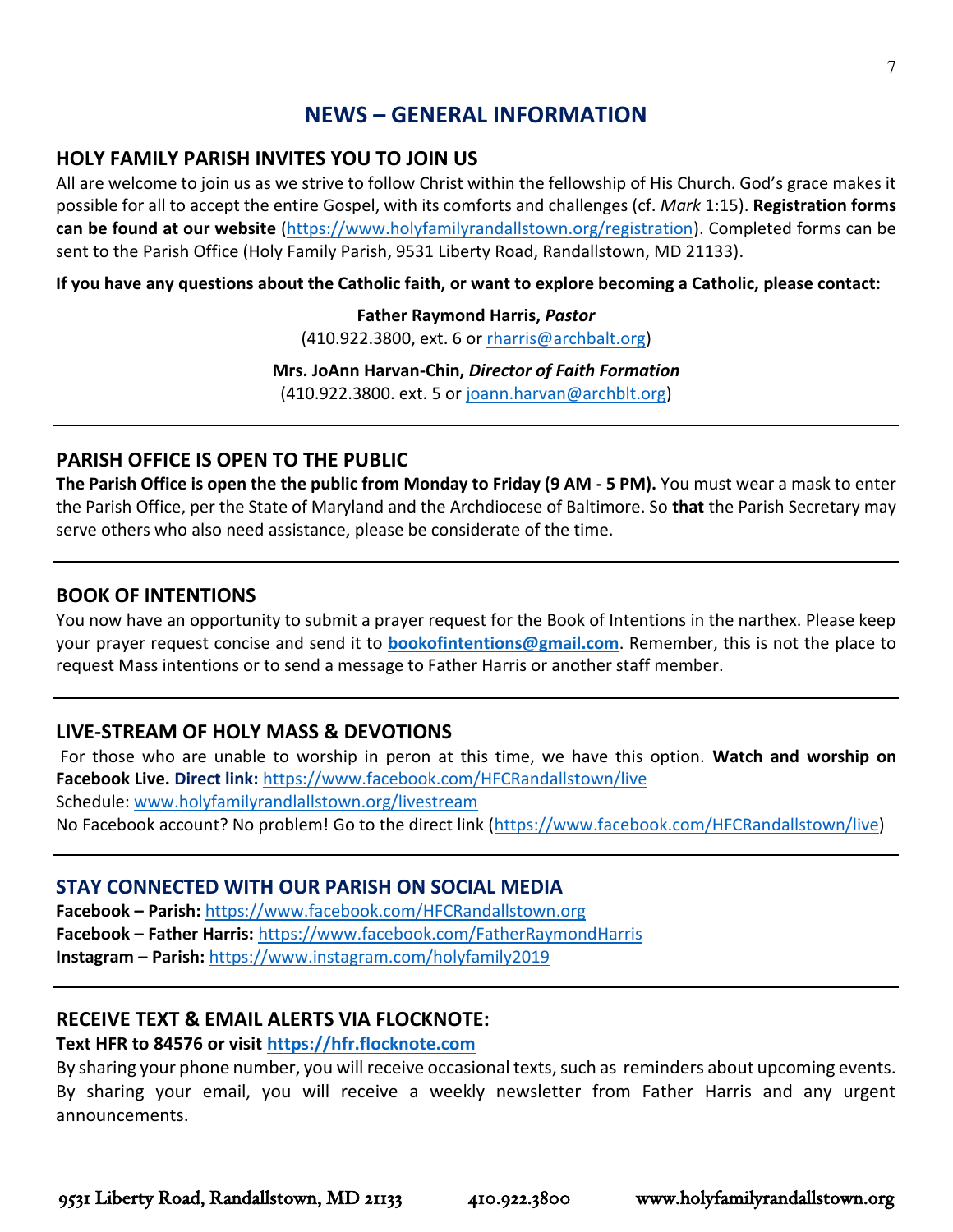## **RESERVE YOUR SEAT FOR SUNDAY HOLY MASS ON AUGUST 29 & 30**

#### **Reservations are open from Monday, August 24 at 9:00 am to Thursday, August 27 at 5:00 pm**

**Per Archdiocesan directive, only 30% of the church can be occupied per Holy Mass.** With social distancing and including the ministers of the liturgy (which I have limited), **there are 52 seats available per Holy Mass**.

You must reserve your seat. Reservations for August 29 & 30 are open from Monday, August 24 at 9:00 am **until Thursday, August 27 at 5:00 pm.** There are two ways to sign-up.

- **1. Sign-up in person by coming to the Parish Office** between 9:00 am 5:00 pm. You will receive proof of reservation to present to an usher.
- **2. Sign-up via our website (www.holyfamilyrandallstown.org/signup).** Follow the instructions, sign-up, and print the email confirmation as your proof of reservation to present to an usher. While the link will be on the website on Sunday, June 14, you will not be able to sign-up until the reservation system is open.

## **NEWS**

#### **FATHER HARRIS' VACATION: August 16 until September 5**

Father Harris is on vacation from Monday, August 16 until Saturday, September 5. **Holy Mass on the weekdays (Monday – Friday) WILL NOT be celebrated during this time.** Father Harris will offer private Holy Masses for intentions that will be published in the *Parish Life Update*. They will not be on Facebook Live.

#### **JoANN HARVAN – CHIN'S VACATION: August 26 until September 17**

Our Director of Faith Formation will be on vacation from Wednesday, August 26 until Thursday, September 17. For any questions about the Sunday School of Religion, Youth Ministry, or Young Adult Ministry during this time, please contact her after September 17.

#### **FATHER EVAN PONTON RETURNS TO OUR PARRISH FOR HOLY MASS: August 30**

**Newly ordained Father Evan Ponton will offer Holy Mass at Holy Family Church on Sunday, August 30 at 7:30 am and 11:00 am.** Due to limited seating, you must reserve your seat between Monday, August 24 – Thursday, August 27. There are two ways to sign-up.

- 1. **Sign-up in person by coming to the Parish Office** between 9:00 am 5:00 pm. You will receive proof of reservation to present to an usher.
- 2. **Sign-up via our website [\(www.holyfamilyrandallstown.org/signup\)](http://www.holyfamilyrandallstown.org/signup).** Follow the instructions, sign-up, and print the email confirmation as your proof of reservation to present to an usher. While the link will be on the website on Sunday, June 14, you will not be able to sign-up until the reservation system is open.

#### **LIVE-STREAM ASSISTANTS ARE NEEDED**

Father Harris needs assistance during each Sunday Holy Mass to adjust the camera and lighting as needed. If you can help, please contact him [\(rharris@archbalt.org\)](mailto:rharris@archbalt.org). Father Harris is on vacation until September 5.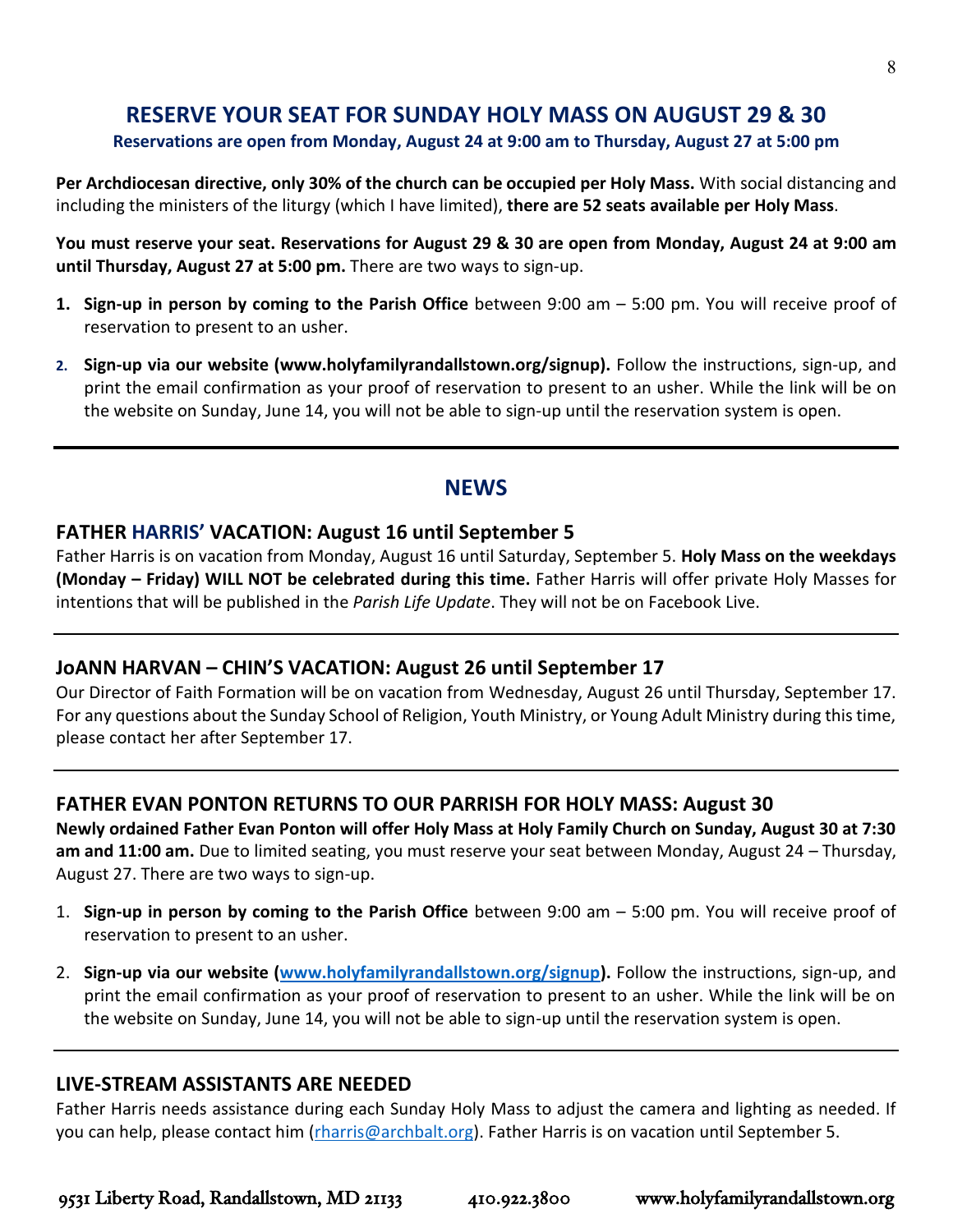#### **YOUTH SERVICE EVENT VIA ZOOM: September 18**

Participate in this service project for which you can earn service hours**. It will be held on Friday,, September 19 at 6:30 pm.** We will go through the casserole making process step-by-step together over Zoom. Then once your casserole is made, you will freeze it and bring it to the church parking lot the following morning on Saturday, September 18 between 9:00 am – 9:30 am. Contact Mrs. JoAnn via email [\(Joann.harvan@archbalt.org\)](mailto:Joann.harvan@archbalt.org) or call (410-922-3800, ext. 5). Mrs. JoAnn will be on vacation from August 26 – September 17.

#### **BEANS & BREAD CASSEROLE DONATIONS ARE NEEDED: September 19**

We have been informed by the Beans and Bread Soup Kitchen in Baltimore City that our parish can resume sending casseroles on the third Saturday of the month. Please follow these instructions.

- **Due to pandemic restrictions, aluminum pans will not be available in the narthex. You must procure them. Please do not bake.** The casseroles can be dropped off on Saturday, September 19 between 9:00 am – 9:30 am in the church parking lot.
- **BEEF PASTA DISH INGREDIENTS:** 1 lb. ground beef; 2 cans of 24 oz. meat flavored spaghetti sauce; 1 lb. pasta noodles.
- **BEEF PASTA DISH INSTRUCTIONS:** Brown beef and drain. Add to spaghetti sauce. Sprinkle some garlic powder. Cook pasta noodles. Mix all together and put in a greased pan (Pam spray is ok). PLEASE DO NOT BAKE.

#### **ADDITIONAL USHERS & CLEANING CREW MEMBERS ARE NEEDED FOR PUBLIC WORSHIP**

**Ushers** guide people to enter, find seating, during the Communion Procession, and to depart. Offertory will be received in containers on a table after Holy Mass. You will not touch anyone or anything except opening the doors for Holy Mass. Can you help? Contact Father Harris [\(rharris@archbalt.org\)](mailto:rharris@archbalt.org).

**Cleaning Crew** members will clean the church after Holy Mass. You would use sanitizing wipes on pews where people sat, sanctuary railing, sanctuary chairs, the top of the Ambo (pulpit), doorknobs, and the restrooms (sink, toilet, doorknob). We will provide the gloves and sanitizing wipes. You supply the mask. We do not envision it taking longer than 30 minutes. can you help? Contact Father Harris (*rharris@archbalt.org*).

#### **CLOTHING BIN ON THE PARKING LOT HAS BEEN REMOVED**

**As noted previously, the Saint Vincent de Paul Society Clothing Bin has been removed.** It was not owned by the SVDP, but they received some compensation. Clothes that were in good condition were distributed to centers. Clothes that were not in good condition were recycled. The Archdiocesan SVDP would receive some amount from the proceeds of the recycled fabrics. Due to some uncertainty about how the process worked, and inconsistent service to empty full containers (and the clutter on our parking lot as a result), Father Harris decided that we can support SVDP in other ways, such as our Poor Box. **Please contribute your clothing to other worthy causes.**

**STAY CONNECTED BY VISING OUR WEBSITE:** www.holyfamilyrandallstown.org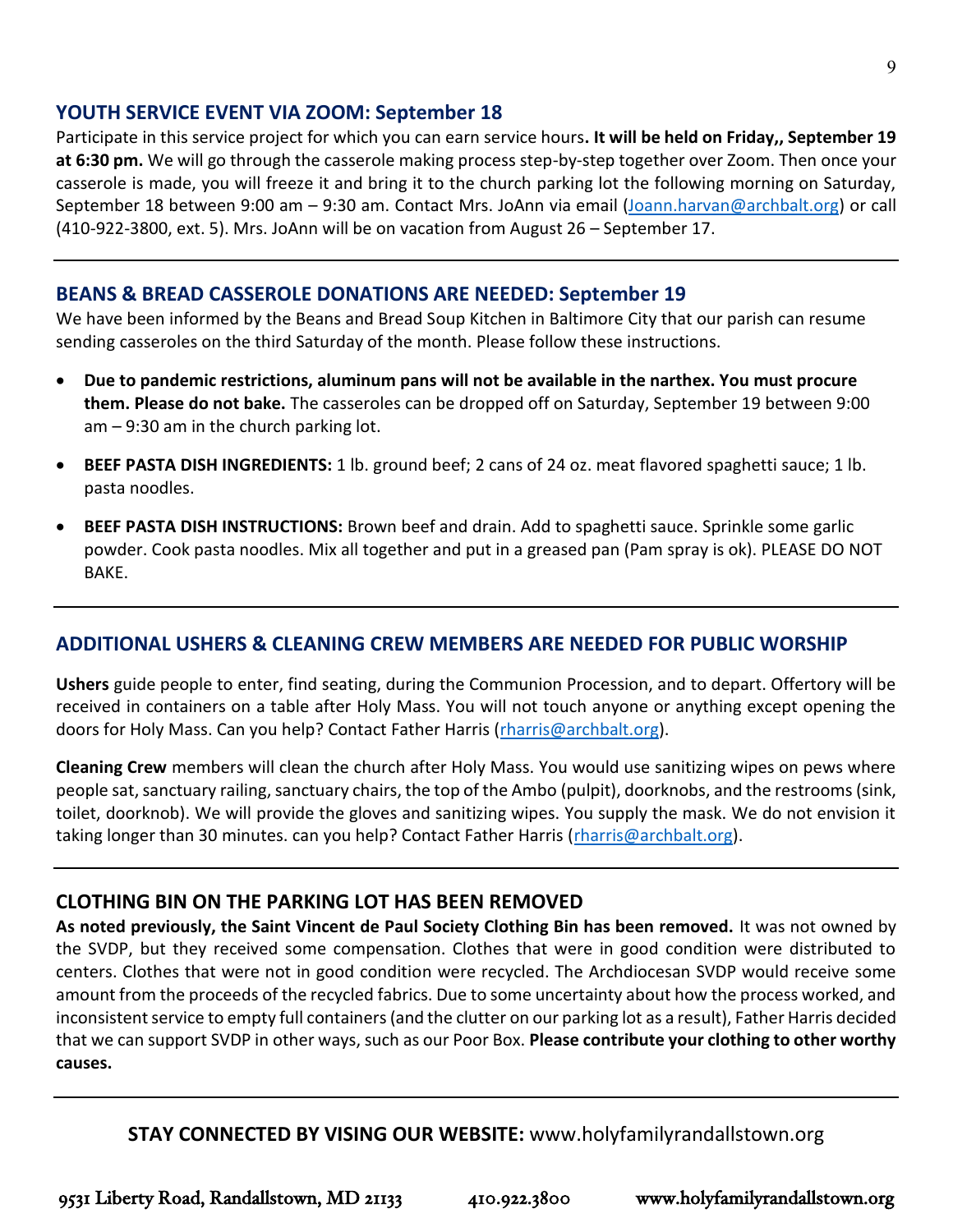#### **PROBLEMS WITH MAIL DELIVERY TO THE PARISH OFFICE**

**Mail from the United States Postal Service has been slow recently.** We are in a pandemic, but this is a recent development. Join in prayer that whatever challenges that are facing the USPS, including the Randallstown branch, are overcome.

## **NEWS – FAITH FORMATION FOR ALL GENERATIONS**

#### **SUNDAY SCHOOL OF RELIGION 2020 – 2021 REGISTRATION IS OPEN**

**Sunday School of Religion (SOR) registration is open** for Pre-K/Kindergarten – Eighth Grade and the Confirmation Class. SOR will begin in October with classes being held over Zoom facilitated by a catechist. A few small in person retreat-style gatherings may be held depending on the developments with the pandemic..

**Parents and guardians, please read the following instructions carefully. We are requesting that ALL 2020-2021 students, BOTH new and returning, to register this year for SOR since forms have been revised and information changes year to year.** Registration forms are available on our website (www.holyfamilyrandal) for PreK/Kindergarten – Eighth Grade and the Confirmation Class or email our Director of Faith Formation, Mrs. JoAnn Harvan-Chin at [joann.harvan@archbalt.org.](mailto:joann.harvan@archbalt.org) She is on vacation from August 26 until September 17.

Completed forms along with cash or check for the tuition fee or statement of request to reduce/waive the fees can be sent in by mail, or hand delivered (slid through the Parish Office door slot) or emailed to Mrs. JoAnn Harvan-Chin at [joann.harvan@archbalt.org.](mailto:joann.harvan@archbalt.org)

**Questions? Please contact our Director of Faith Formation, JoAnn Harvan–Chin (410.922.3800, ext. 5 or [joann.harvan@archbalt.org\)](mailto:joann.harvan@archbalt.org).** She is on vacation from August 26 until September 17.

#### **THURSDAY MORNING ADULT BIBLE STUDY – resumes September 17**

Our Director of Faith Formation, Mrs. JoAnn Harvan-Chin is on vacation from August 26 until September 23. This Bible Study will resume on September 17.

#### **"THROWBACK THURSDAY" EVENING BIBLE STUDY: August 27**

Thursday Evening Bible Study will not be held in August. It will resume on September 10. However, Father Harris will broadcast previous Bible Studies on Thursdays at 7:00 pm on Facebook Live. No Facebook account? No problem! All can go to this link [\(https://www.facebook.com/HFCRandallstown/live\)](https://www.facebook.com/HFCRandallstown/live)

#### **YOUTH BIBLE STUDY ON SELECTED SUNDAYS: resumes in September**

**They meet two Sundays a month at 12:30 pm over Zoom.** Email Mrs. JoAnn Harvan-Chin, Director of Faith Formation [\(joann.harvan@archbalt.org\)](mailto:joann.harvan@archbalt.org) for a Zoom invitation, dates, and questions. She is on vacation from August 26 until September 17. **All youth aged 12-17 are encouraged to participate!**

## **NEWS – POSTPONEMENTS**

#### **ANNUAL CRAB FEAST & BULL ROAST IS POSTPONED**

Our annual Crab Feast & Bull Roast, originally scheduled for Saturday, July 25, 2020, has been postponed. The Service Committee is exploring a new date in October 2020.